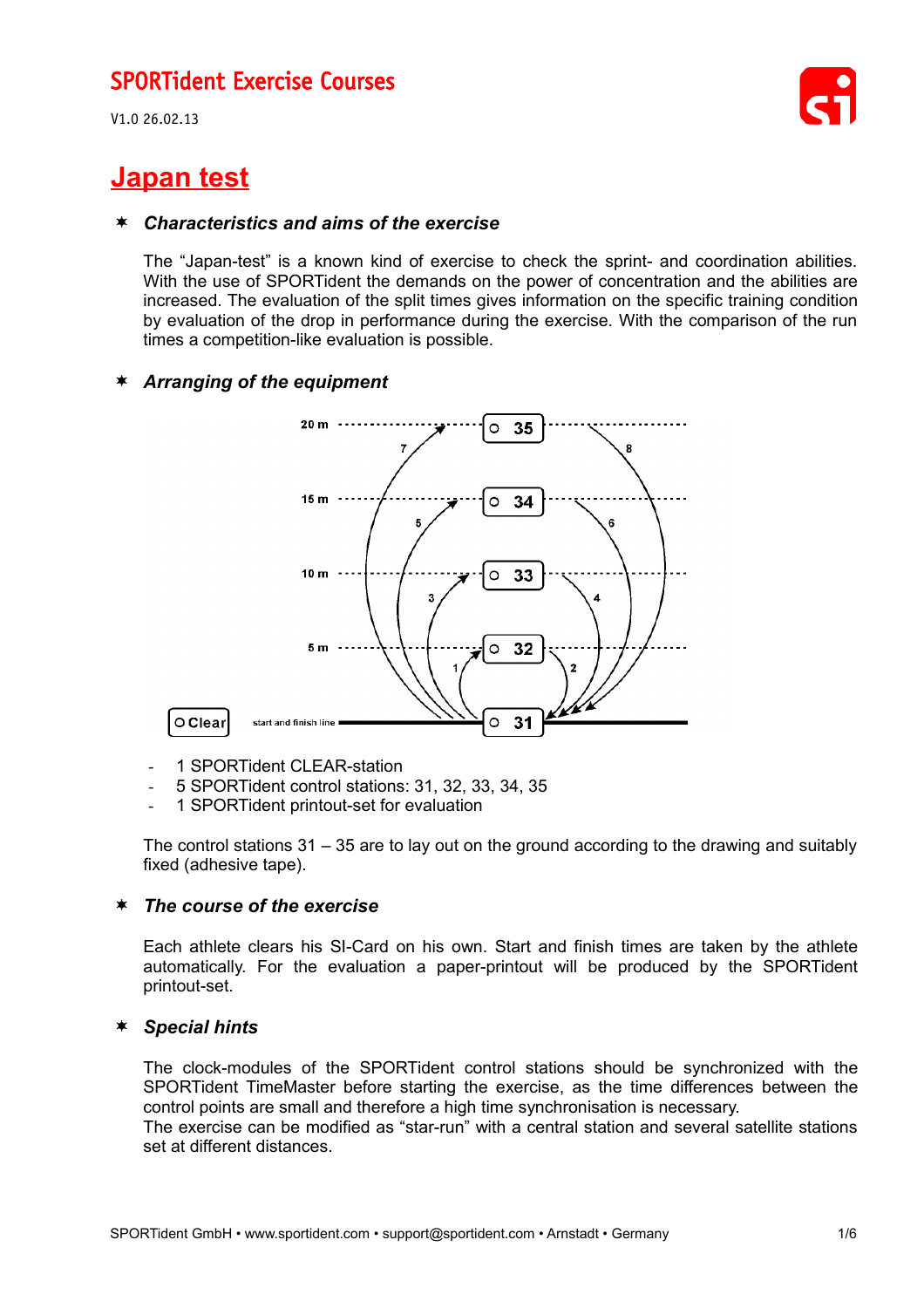V1.0 26.02.13



# **Stations-sprint**

#### *Characteristics and aims of the exercise*

The exercise is a playing sprint-exercise to improve the abilities and concentration. For this a choice of round courses with SPORTident control stations as check-in points are arranged. The exercise can be any combined by inserting jump-, climb- and crawl-obstacles.

#### *Arranging of the equipment*



- 1 SPORTident CLEAR-station
- 1 SPORTident START-station
- 5 10 SPORTident control stations
- 1 SPORTident FINISH-station
- (fixed on stands or on the ground)
- 1 SPORTident printout-set for evaluation

#### *The course of the exercise*

Each athlete clears his SI-Card on his own. Start and finish times of the exercise and during each sprint-race are done by the athlete automatically. For the evaluation a paper-printout will be produced by the SPORTident printout-set.

#### *Special hints*

The clock-modules of the SPORTident control stations should be synchronized with the SPORTident TimeMaster before starting the exercise, as the time differences between the control points are small and therefore a high time synchronisation is necessary.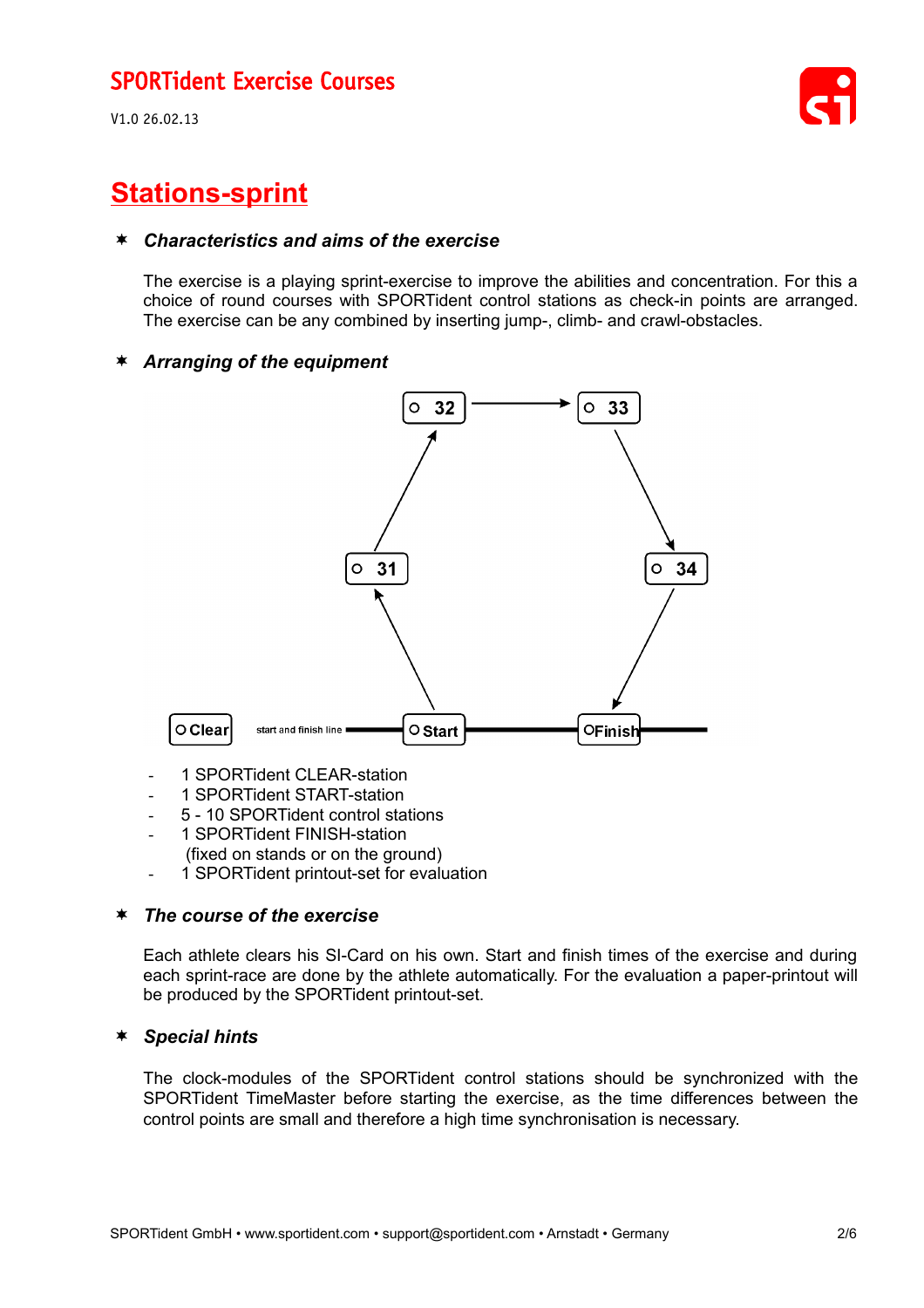V1.0 26.02.13



# **Slalom-race**

#### *Characteristics and aims of the exercise*

The exercise supports the development of agility. An evaluation criterion is the time-difference between the slalom-race towards and the return race in straight ahead sprint. The start-, intermediate and finish-punching at the SPORTident-station trains the power of concentration and the abilities. With the comparison of the run times a competition-like evaluation is possible.

#### *Arranging of the equipment*



- 1 SPORTident CLEAR-station
- 1 SPORTident START-station
- 1 SPORTident control station: 31
- 1 SPORTident FINISH-station
- (on stands)
- 1 SPORTident printout-set for evaluation

#### *The course of the exercise*

Each athlete clears his SI-Card on his own. Start and finish time as well the time at the control station are taken by the athlete automatically. For the evaluation a paper-printout will be produced by the SPORTident printout-set.

#### *Special hints*

The clock-modules of the SPORTident control stations should be synchronized with the SPORTident TimeMaster before starting the exercise, as the time differences between the control points are small and therefore a high time synchronisation is necessary.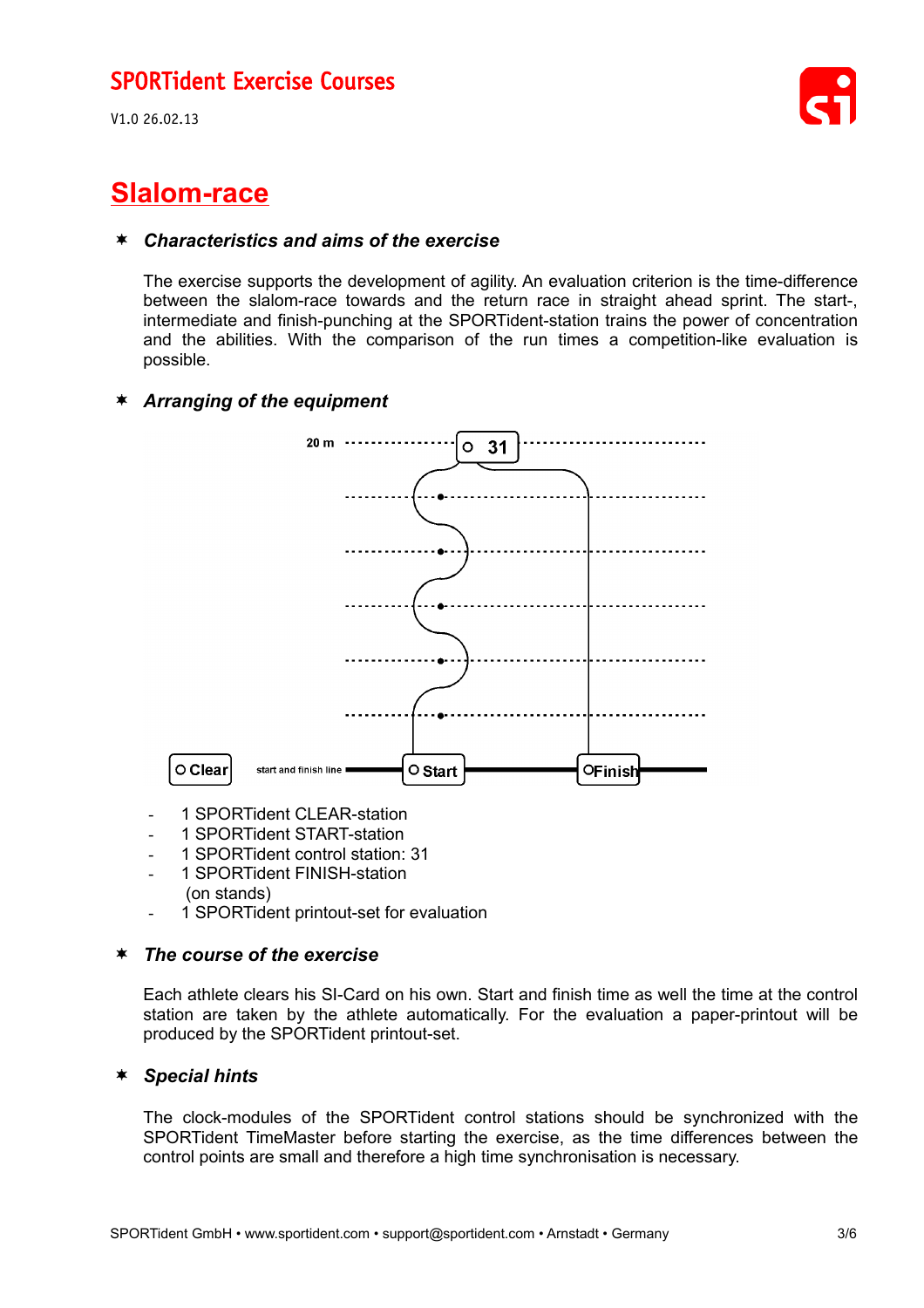V1.0 26.02.13



# **Guessing Game - Mathematics**

#### *Characteristics and aims of the exercise*

This orienteering goes like a "normal" orienteering. The efficiency will be increased through simultaneous physical and intellectual occupation in varied exercises and different levels.

#### *Arranging of the equipment*

- 1 SPORTident clear station
- 8 SPORTident control stations:
- 31, 32, 33, 34, 35, 36, 37, 38
- 2 SPORTident stations: "Start", "Finish"
- 1 SPORTident Printout-Set for evaluation
- The control stations  $31 38$  will be placed and fixed on the ground as shown in the picture.
- The stations will be marked with small sheets with different arithmetic operations: 31 = **+ 6**, 32 = **: 7**, 35 = **x 7**,  $37 = -5$

#### *The course of the exercise*

Every participant clears his own SI-card. Everybody takes the start- and finish time by oneself.

The pupils get a map with the course and a sheet with a number e.g. "4" before the start. The pupils run to the first control point, punch and execute the arithmetic operation, in example **+6**. They remember their result (**4+6=10**) and run to the next control point, punch and execute the next operation (**10:2=5**) and so on.

In the finish they announce their result and get a printout with the passed course and the running time. The teacher has to check the final result from the arithmetic operation.

#### *Variation*

- a) Change the number and the level of difficulty of the arithmetic operations.
- b) Keep the order of operation rules multiplication and division at first, addition and subtraction in the second step (difficult!)
- c) Short courses with maximum 3 controls. The pupils must remember the course and run without map (memory orienteering). If somebody forgets the order of controls or the result value he has to go back and start again.

#### *Special hints*

The teacher must prepare all possible results before the exercise. ( **in example 30 !** )

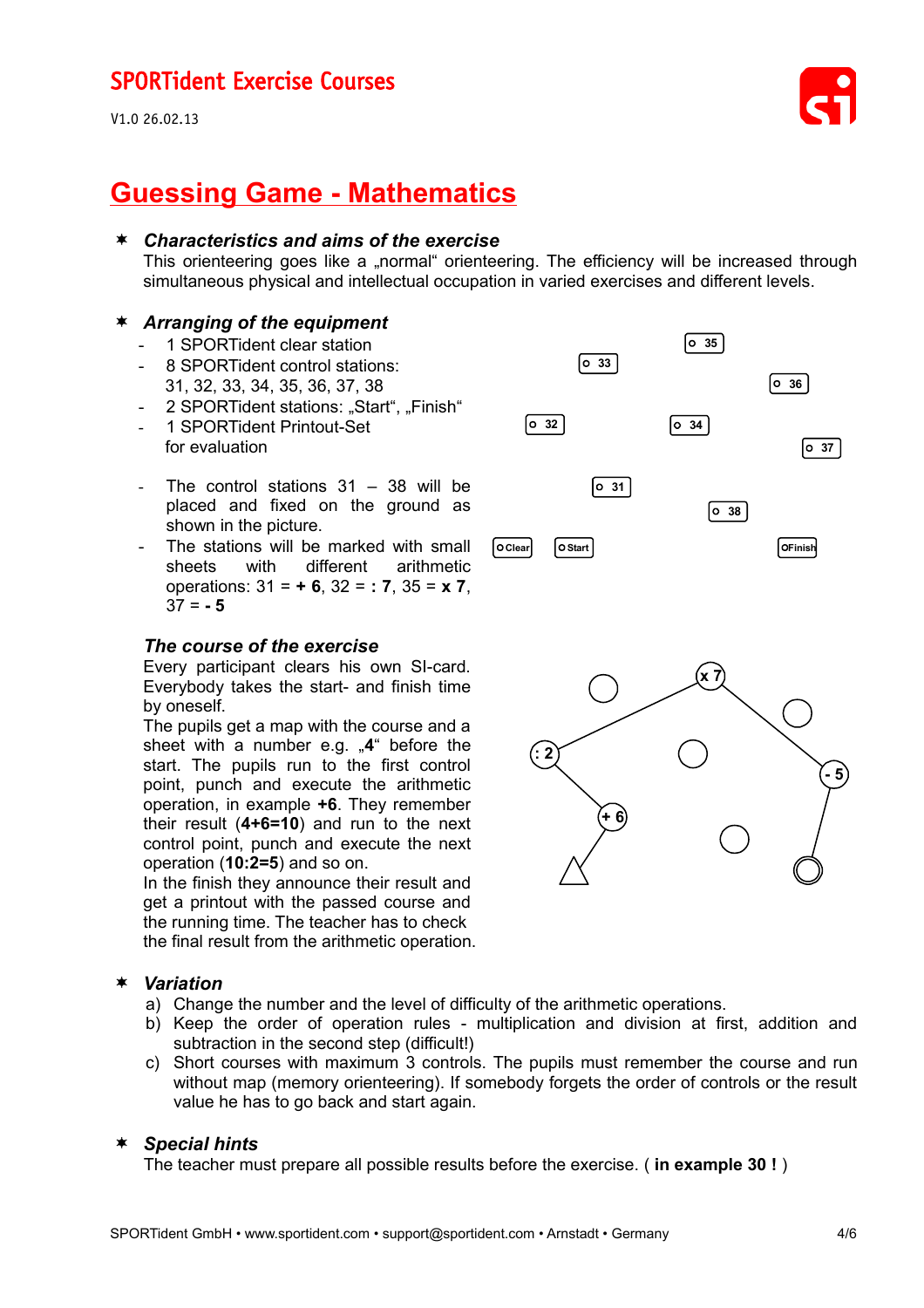V1.0 26.02.13



# **Guessing Game – Find Words**

#### *Characteristics and aims of the exercise*

This orienteering guessing game is a variation of score orienteering. The efficiency will be increased through simultaneous physical and intellectual occupation in varied exercises and different levels.

 $\begin{bmatrix} 0 & 32 \end{bmatrix}$ 

#### *Arranging of the equipment*

- 1 SPORTident clear station
- 8 SPORTident control stations: 31, 32, 33, 34, 35, 36, 37, 38
- 2 SPORTident stations: "Start", "Finish"
- 1 SPORTident Printout-Set for evaluation
- The control stations  $31 38$  will be placed and fixed on the ground as shown in the picture.
- The stations will be marked with small sheets with letters: 31 = **S**, 32 = **P**, 33 = **R**, 34 = **O**, 35 = **T**, 36 = **I**, 37 = **E**, 38 = **U**

#### *The course of the exercise*

Every participant will clear his own SI-card. Then everybody takes the startand finish time oneself.

The pupils get a map with all controls immediately before the start. On the map the course and the designation of the controls are shown.

After finishing the pupils get a printed sheet with the right text, in the example .S-P-O-R-T" and their running time.



**Clear Start Finish**

 $\begin{bmatrix} 0 & 31 \end{bmatrix}$ 

 $\begin{bmatrix} 0 & 33 \end{bmatrix}$ 

 $\boxed{\circ 34}$ 

 $\begin{bmatrix} 0 & 35 \end{bmatrix}$ 

**38**

**36**

**37**

#### *Variations*

- a) Running with a map and with a predefined word.
- b) Running without map. Everybody has to create words with a given number of different letters.
- c) Like b) but before the start the position of the control points will be changed and stretched.

#### *Special hints*

- The internal clocks in the SPORTident stations should be synchronized before the beginning of the exercise. This is important because the running time between the control points is very short and a good synchronization between the clocks is necessary.
- Before the event the letters must be assigned to the numbers of the control stations with the PC software SI-Print.